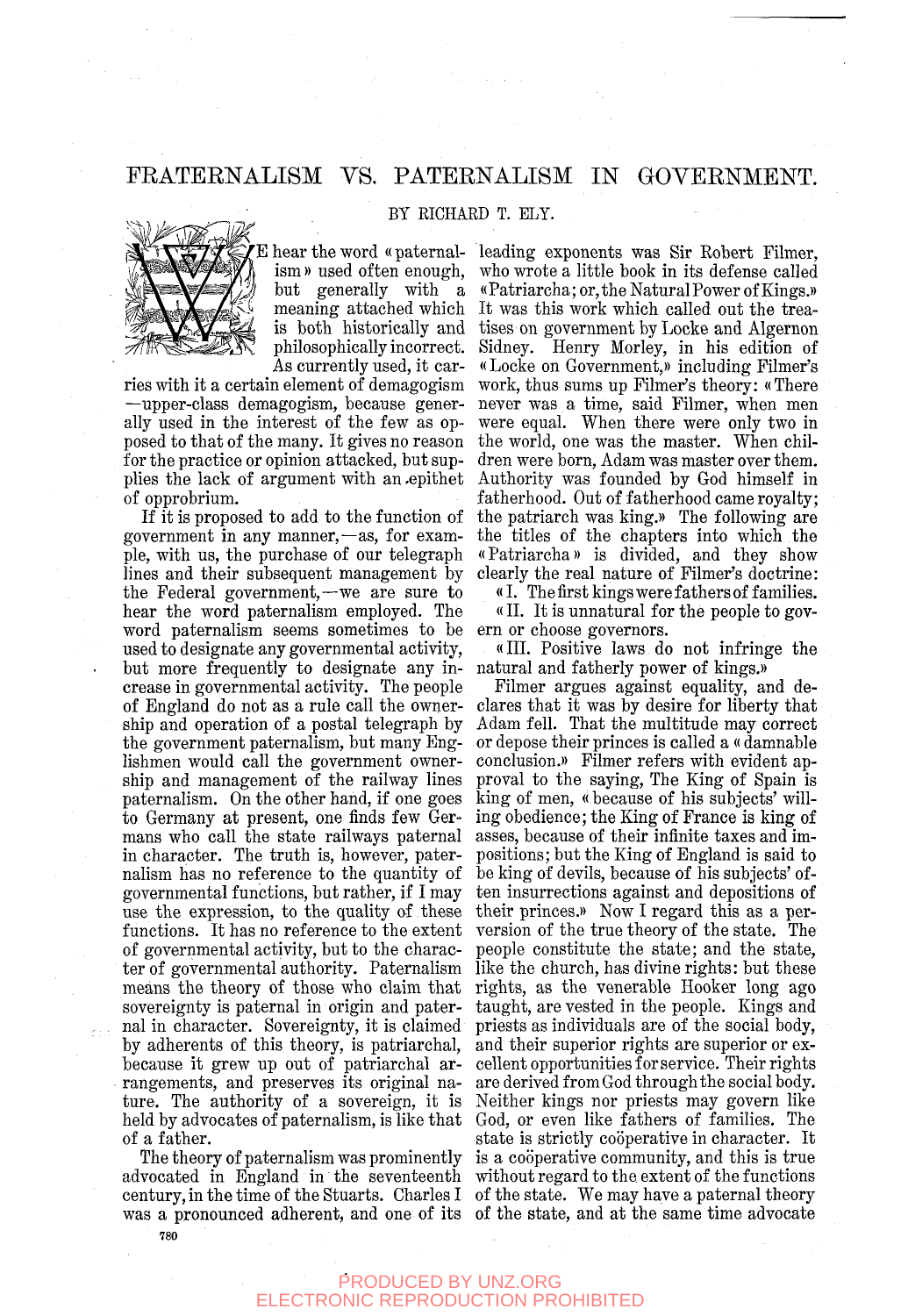very limited functions of the state; or we may advocate very extensive functions of the state, going even to the extreme of socialism, and yet adhere to the cooperative theory of the state—the commonwealth theory, as it may be called.

There are, as a matter of fact, two kinds of socialism—paternal and fraternal; but the popular socialism of the day is altogether fraternal in character. I am inclined to urge, as an objection against it, that it has too little respect for the theory of paternalism; for it rejects leadership and guidance from superior classes. The German government has waged war against social democracy precisely on this account. It is not so much socialism as democracy to which objection is raised by the ruling classes in Germany. The International Workingmen's Association, under the guidance of Karl Marx, adopted resolutions at its first meeting in London, September, 1864, which began as follows: «In consideration that the emancipation of the laboring classes must be accomplished by the laboring classes.)) This little clause means a great deal: it means the entire rejection of paternalism. It is likewise true of American socialism, as advocated by the Socialistic Labor Party, that it entirely rejects paternalism, and implies a separation of class from class, and a rejection of the assistance of superior classes.

While the cooperative theory of government is the correct one for modern times, it ought to include a certain element of paternalism. Democracies, above all other forms of government, require the leadership of wise and strong men. Moreover, there are classes in every modern community composed of those who are virtually children, and who require paternal and fostering care, the aim of which should be the highest development of which they are capable. We may instance the negroes, who are for the most part grownup children, and should be treated as such. How any one who believes in the fatherhood of God and in paternalism in the family is able to sneer at paternalism and reject every element of it in government as a bad thing, I am unable to conceive. I must confess that I am too much of a conservative in my views and sentiments to do this.

The course of modern national development has been away from paternalism and in the direction of the extended functions of the state. The two movements have pro*ceeiedparipassu.* Paternalism was connected with the feudalism of the middle ages, and

outgrowth of feudalism. Feudalism regarded sovereignty as a private right, and like a father the overlord protected his subordinates settled on his estates. These subordinates surrendered themselves to his protection, and gave up a large portion of their freedom. Out of the institutions of feudalism and its hierarchy of classes grew the conception of freedom merely as negative. Not to be restrained by the state was freedom; but in modern times, as has been well pointed out, freedom implies participation in the activity of the state. During the period of feudalism, however, the functions of the state were comparatively limited. The revenues of government were relatively small, and the chief departments of state activity at the present time did not then exist. The administration of justice was largely private. Public boards of health did not exist, nor even regular paid police and fire departments. Streets were not lighted at public expense, nor were they cleaned by public authority; but each one cleaned the street in front of his own door, if it was cleaned at all, which was not usually the case. Education was only to a very limited extent, as compared with modern times, a public function.

As a matter of fact, those who would like to return to European absolutism urge as an objection against modern constitutional government that it is far more expensive than the older, absolutistic governments which it has replaced. Very naturally so. It is not more extravagant, nor is it more corrupt. What parliamentary government does not shine in both respects when compared with France under the Bourbons, or England under the Stuarts? The greater expensiveness of free governments means simply that democratic governments engage in more numerous and larger activities. It is a commonplace of finance that free, democratically governed nations bear burdens which would produce revolutions in a despotism. Why? Because in the one case the people feel that they are acting, and in the other case that some one else is acting for them, in a paternal capacity.

in its highest development was a natural help when we let private corporations do We often enough hear self-help opposed to the activity of government; but in what does self-help consist? In doing everything directly for one's self? Then I ought to bake my own bread, make my own boots, build my own house, etc.; and all this is contrary to the fundamental principles of industrial civilization. Self-help consists in having things done. Do we practise self-

#### PRODUCED BY UNZ.ORG ELECTRONIC REPRODUCTION PROHIBITED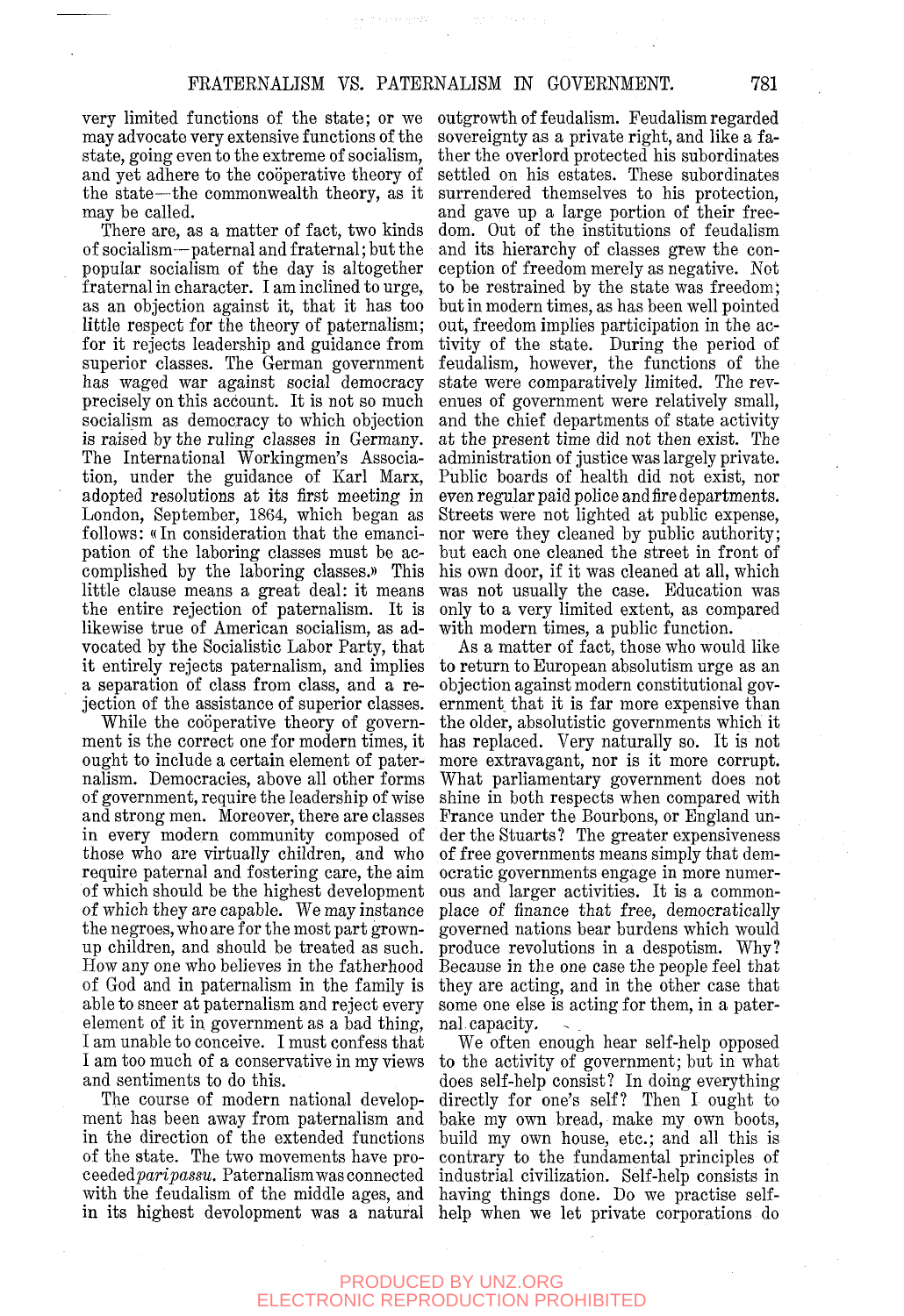things for us? What do those people mean who speak about self-help in gas business, railways, etc.? Shall each one build his own gas-works, construct his own railways, etc. ? This is folly. Self-help can only mean to have things done by our agents under our general control, as in the case of government enterprises under a system of representative government.

We see, then, that those people who speak of governmental activity as paternalism have an altogether un-American idea of the state. They are behind the times, for they have transported into our day ideas appropriate to the reign of Charles I.

There is a great deal of paternalism in the United States, and it is found in the industrial field.. It is a paternalism of private corporations performing public functions, because it is claimed that the people are not intelligent and moral enough to perform them directly through their own agents. Arguments used in favor of this paternalism are precisely similar to arguments used in favor of the old political paternalism namely, the need of intelligence and integrity superior to that of the mass of the people. Like the old political paternalism, it is irresponsible and rejects all claims to control in the interests of the public as an invasion of sacred rights. Like the old political paternalism, those who represent this modern industrial paternalism enjoy large revenues, and they let others labor and fight and die for them. They support their own private armed troops exactly as did the old feudal lords, and the basis of both claims is divine private rights. The modern feudal lord and his claims remind me of what one of the most distinguished jurists of modern times —Professor von Ihering—says of those who prate most loudly about the sacred rights of property—namely, that to them too often nothing else is sacred.

As instances of industrial paternalism I would mention our railways, telegraphs, telephones, street-car lines, elevated railways, gas-works in most cities, water-works in some. I have in mind, for example, the desire of New York for rapid transit. New-Yorkers for years pleaded with private individuals, entreating them to give the city rapid transit; but for a long time it scarcely occurred to them to do anything for themselves.

The higher education in many of our States may be instanced as an example of paternalism of a somewhat different kind. The people, as such, too often fail to think and should receive an annual grant from the

it their duty to make contribution for this; but they constitute themselves beggars and besiege every man of property to make gifts.

Paternalism of a private character—as opposed, I mean, to governmental paternalism —has made alarming progress among us in recent years. The paternalism to which I refer is a paternalism of the rich, and it is a paternalism which they should resist. Inequalities of the most injurious character are by many held justifiable, because it is claimed that we need the very rich to plan, organize, and carry on all important enterprises. Where would our railways be, it is asked, if we did not have among us men who count their money by the million? There is scarcely a town in the land where the people are not waiting for a rich man to start some enterprise. Business, churches, schools, all wait upon the movements of the rich. The idea of self-help dwindles. People fold their hands and wait.

Outside of the industrial field there is fortunately some evidence of a tendency of wealthy philanthropists to resist the paternalism which others would force on them. Notable examples may be found in the gifts of Mr. Enoch Pratt to Baltimore and of Mr. Andrew Carnegie to Allegheny City and to Pittsburg. The latter were generous gifts for library buildings, made on condition that the libraries should be supported either partly or entirely by taxation. Mr. Carnegie, in other words, said: I will help you, provided you will help yourselves; and, fortunately, he emphasized this condition in these words: «I am clearly of the opinion that it is only by the city maintaining its public libraries, as it maintains its public schools, that every citizen can be made to feel that he is a joint proprietor of them, and that the public library is for the public as a whole, and not for any portion thereof; and I am equally clear that unless a community is willing to maintain public libraries at the public cost, very little good can be obtained from them.))

I am strongly of the opinion that there should be a similar cooperation of public and private effort in maintaining all institutions of learning, including universities; and I believe that this cooperation will secure the best results. I cannot help regretting, for example, that Mr. Johns Hopkins did not offer his millions to the State of Maryland for the establishment of a university on condition that the university should be regarded as the university of the State, should be the crown of the educational system of the State,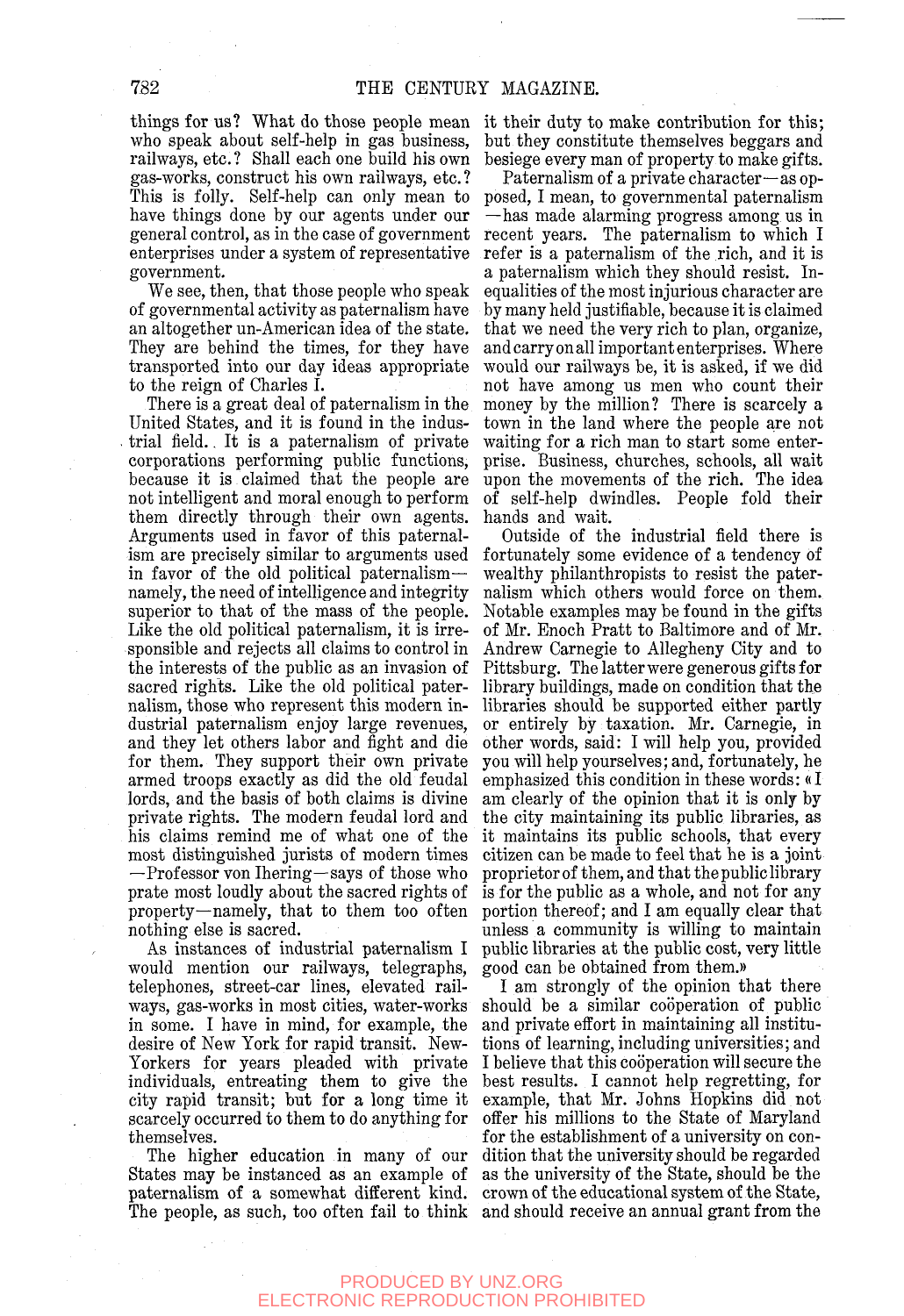public treasury equal, say, to four per cent, on the value of his endowment, in addition to the income of the endowment itself. This could have been effected in such a manner as to avoid injurious political influences, as the experience of several Western States amply demonstrates. What would have been the results of such an arrangement? His university would have a more ample income, and could spend a portion of this in direct efforts to improve the educational system of the State. The people of the State would feel a greater interest in it, because, being supported in part out of taxes, it would belong to them more than it does; and a closer connection with the public life of the State would help to purify politics and elevate the tone of the public service.

The rôle which we assign the state as a cooperative institution will depend upon our wishes and ideals.. If we desire medieval paternalism or a plutocracy, we must assign it very limited functions, leaving all great enterprises, all large and noble institutions of learning, all the interests of art and culture, to the care of the few, and training the people to look to them for aid in every concern of importance. If, however, we aim to secure the highest practicable development of all faculties of all, we must advocate, not that exclusive state action which we call socialism, but far-reaching functions of government, Federal, State, and municipal, attempting to separate wisely the duties of individuals, and of free and voluntary associations of individuals, from the duties of the people organized as state. There is no self-help for the masses like state action using state in its broad generic sense as inclusive of all subdivisions of the state. The state is a suitable field for the cooperation of ordinary men with ordinary means. It gathers up small sums, and uses the large aggregate for undertakings which otherwise would be beyond the reach of any save the rich. It is thus that in some countries railways have been built by the people and are now owned by the people, the artisan, the mechanic, and the peasant, being all part owners because they are'citizens. A state owners because they are cruizens. A state may be mentioned in dermany – wurtemberg  $-\text{where the railways were admirably con-}$ structed under the supervision of a man who required for his services less than two thousand dollars per annum—perhaps equivalent to twice, possibly thrice, that sum with us now. The greatest universities of the world<br>are likewise state institutions. Scholars are likewise state institutions. Scholars<br>look now to Berlin as the leading university

of the world, and all the endowments which it has received from rich people amount to less than one million dollars, the income of which is used chiefly for special purposes like prizes, scholarships, fellowships, etc., and not for the regular expenses of the institution, which are defrayed by taxation. In the United States the State universities have recently grown more rapidly than the private foundations.

I do not say that it is altogether wrong for us to ask people of means to assist in carrying on and developing our educational institutions, and I am sure it is praiseworthy in wealthy Americans to give so generously as some of them do; but I do say, without hesitation, that we as a people should be more self-reliant and practise to a greater degree self-help in all spheres of social life, the higher education included, for that, like every other grade of education, is a matter of public concern and not a class interest. Nor must we overlook other facts in this connection. Private paternalism in education and elsewhere has a dangerous tendency toward plutocracy. Sometimes, even if not so often as one might think, support by the wealthy few is made virtually conditional on management in the interest of these few. More than once have I heard the opinion expressed that the most fortunate thing which could happen to an institution would be the death of a wealthy benefactor whose authoritative interference was felt to be burdensome.

On the other hand, the fact must not be overlooked that private support of art, literature, learning, places the burden of sustaining and carrying forward our civilization upon a few people comparatively. When we examine into the number of givers in cities like New York, Boston, and Philadelphia, we find that it is a small one indeed in proportion to the number of wealthy people, and we are reminded of the saying, «Many are called, but few are chosen.» There is in each great community a small list of givers, and that is all. If the names of contributors to public institutions are asked, the same names are repeated again and again; and once outside of the little circle, givers are rare. This is not morally justifiable. It was not part of the design for which private property was instituted that the great bulk of it should be used for selfish enjoyment.

Another consideration is brought to mind by the mention of art. Art, essentially public in nature, as a matter of fact never has flourished when exclusively dependent on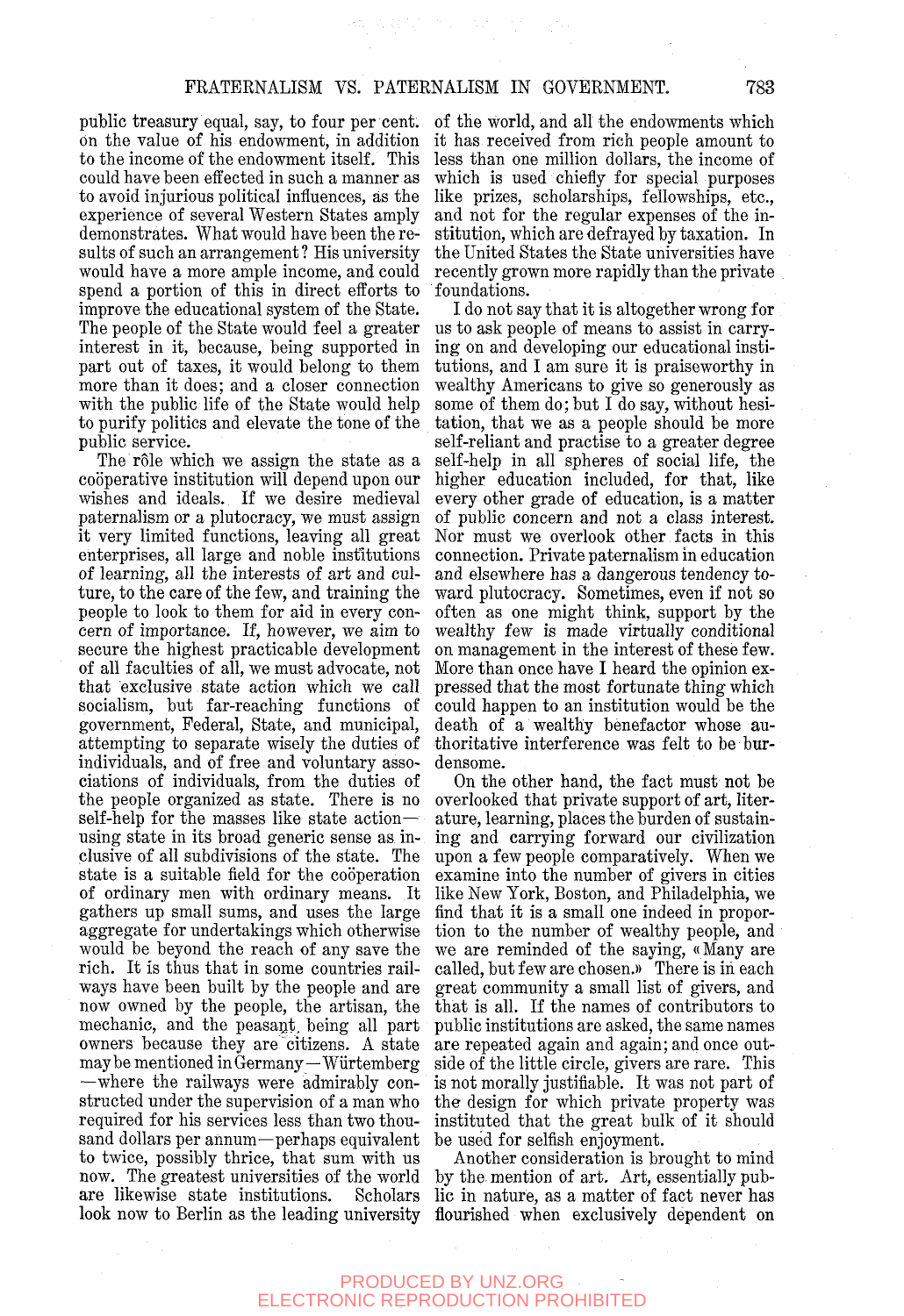private support. The atmosphere of private wealth is antagonistic to its growth.

We may insist upon public support of public institutions, and at the same time afford full scope for the largest amount of private philanthropy. Private parties can do what, as a matter of fact, states cannot at present be persuaded to do, even if it is their proper function. We must, as practical men, take into account the existing situation. Private persons can also go ahead of public opinion and lead it, ever placing high ideals before us. The loftiest conceptions of civilization must ever first dawn in a few minds, and the truest excellence frequently requires vigorous support of strong arms, and that for a long time, before it can secure anything like general recognition.

Perhaps it is now plain to my readers why selfishness must demand very limited functions of the state, and why we must insist upon extended functions of the state. What is the ethical idea of the state? We may say fraternalism. The state, and the state alone, stands for all of us. All other institutions are more or less exclusive, and stand for part of us—for some of us, not for all of us. As the state advances, as it becomes more ideal in its constitution and in its administration, as its fraternal, ethical essence becomes purer, its functions must ever grow wider and wider. So-called self-help—that is, individual self-help—in protection of person and property, comes to be regarded as barbarism. Private enterprise in war, like Wallenstein's in the Thirty Years' War, is, thank God, abolished; and education, art, the care of the weak and dependent, and the nobler departments of social life, become to an increasing extent public in character. First the individual bears the burden; then perhaps the association of individuals; then, in the middle ages, the church; then, since the Reformation, the state, the greatest of all cooperative institutions,—that is, the people in their organic capacity,—takes up the work of civilization.

Yet the state can never absorb all our industrial and social life. Society is greater than the state, and must include a sphere for the individual and for private associations of individuals. By a harmonious development of all sorts of activities will scope be afforded for a richly diversified civilization and for the best expansion of true individuality. We shall thus have the Aristotelian variety in unity.

The educational value of public ownership

and management may be contrasted with the lack of general educational value of corporate undertakings. Austin, Texas, serves as an example. A few years since the first part of a campaign in that city for the establishment of city water-works and an electric-light plant was educational. It began in an economic society of some thirty members, which met from time to time to discuss economics; and during the entire campaign there was an active discussion of the relative merits of public and private undertakings, and an examination of underlying economic and social principles was made by many citizens. This is the kind of political activity which carries with it the popular education which has been so much lauded in republican and representative government; whereas ordinary municipal campaigns are merely personal, and leave behind only bitterness and dissension. Public undertakings carry with them instruction in economics and politics, whereas fools can grant a franchise to private corporations and let them exploit the people. Turkey, corrupt, degraded, ignorant, turns over even her lighthouses on the sea-coast to a private corporation.

Harm results from the use of the epithet « paternalism.)) It keeps us from those works of magnitude which would be a real blessing, but does not prevent a thousand and one petty acts of interference.

We may, indeed, go further and say that in keeping us from works of magnitude it necessitates countless laws and petty acts of interference, and in preventing action at the right time it necessitates action at a later period when it is more difficult to accomplish the desired end. It keeps us from applying the ounce of prevention, and as a consequence we are perpetually trying to make up for past neglect by the use of a pound of cure. It would be—so-timid souls, frightened by the cry «paternalism,» tell us—illegitimate to expend a few hundred dollars in efforts to reform «Margaret, the mother of criminals,» but we spend a million and a quarter on her pauper and criminal posterity.

Mr. Charles Booth, in his book «Labour and Life of the People,<sup>®</sup> shows that past neglect now necessitates a certain amount of what he calls socialism. The'old individualism, he tells us, has broken down, and he adds these words: «Thorough interference on the part of the state with the lives of a small fraction, of the population would tend to make it possible ultimately to dispense with any socialistic interference in the lives of all the rest.))

PRODUCED BY UNZ.ORG ELECTRONIC REPRODUCTION PROHIBITED